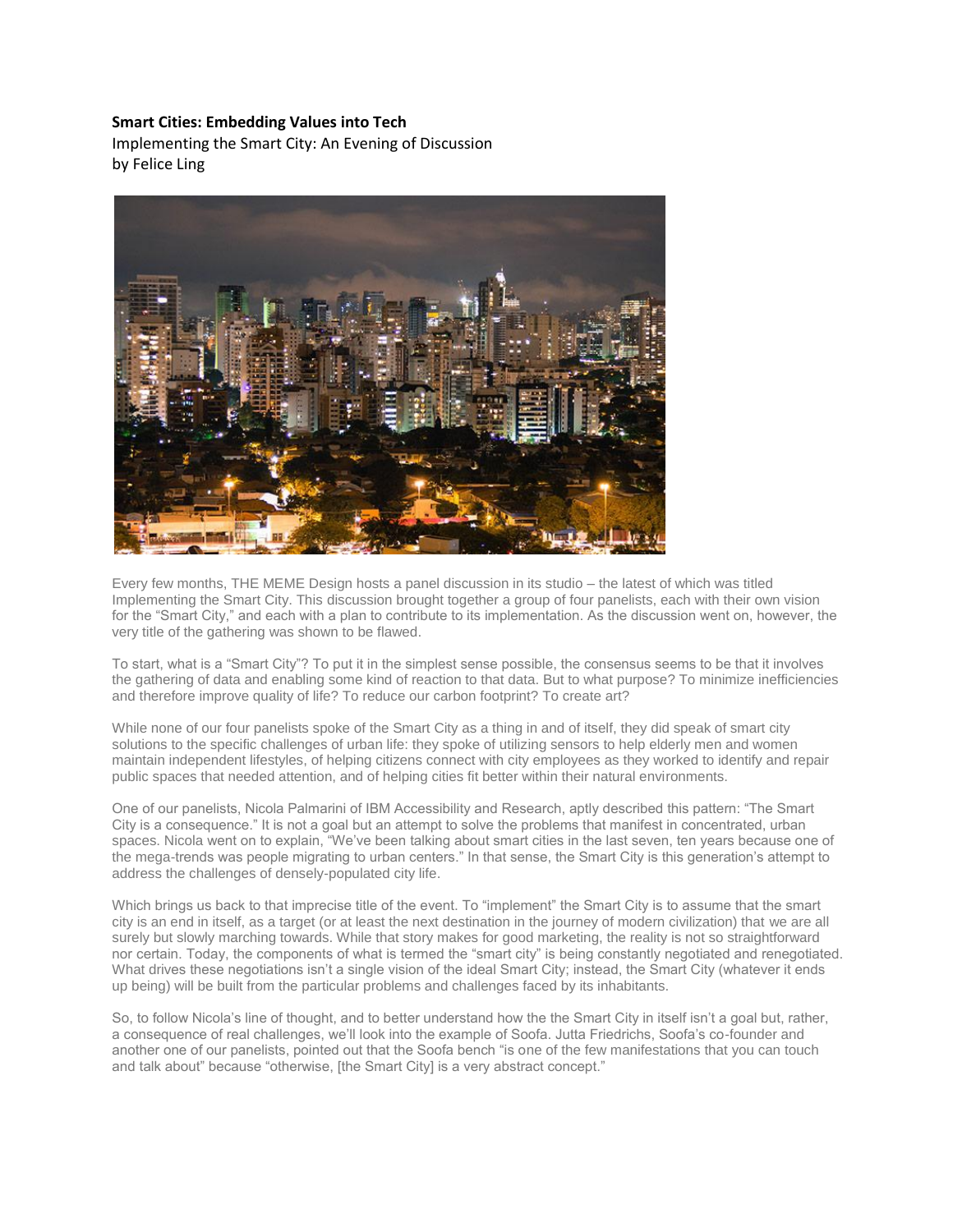

Soofa's smart bench uses solar energy to give urbanites easy access to power and wifi.

# **Capturing the Smart City in a Smart Bench**

Cities are spaces that are teeming with billboards and canvassers, garbage trucks and dumpsters, traffic cops, panhandlers, traffic lights, buses, pigeons, taxis, bicycles, people, people, people, and more people.

With all this going on around us, the only way to remain productive is to filter it all out, to completely ignore most of the things that we see [1]. As such, there are places in the city that matter more to us than others: where we live, where we work, where we kick back and relax… but the rest of them are just routes between destinations. We rush through public spaces in order to get to the places that actually matter.

It is in this context that Jutta and her co-founders saw an opportunity to change how we use our public spaces; they saw the potential to transform these 'routes between destinations' into destinations in and of themselves. She declared that, by moving into cities, "we had given up our backyards. Now I think it's time to explore the city as our new backyard again."

That's where the Soofa bench comes into the picture. Each of Soofa's smart urban benches collects environmental data and provides power outlets to enable passersby to charge their phones. That's their purported value, but their real value – at least to the challenge at hand – is that they give passersby a reason to linger.

Soofa benches, since they have launched in Boston, have facilitated conversations between strangers looking for a place to charge their devices; with the plugging-in of speakers, they have become entertainment systems and engaged people in the way that only music does; and they have even been used as a source of power for scoreboards at public basketball courts to turn a game between locals into a spectacle for an audience.

"Giving people the tools to really engage in a public," Jutta said, "creates a different kind of community that can be sustainable, that can take care of itself." While interactions around the Soofa bench may not result in lifelong friendships, they are a step towards getting people to identify with one another as a kind of community.

Given the tendency of city environments to breed an attitude of indifference or anonymity among its residents, that's a big step. The Soofa bench, then, is an attempt to solve a problem that already exists in the city.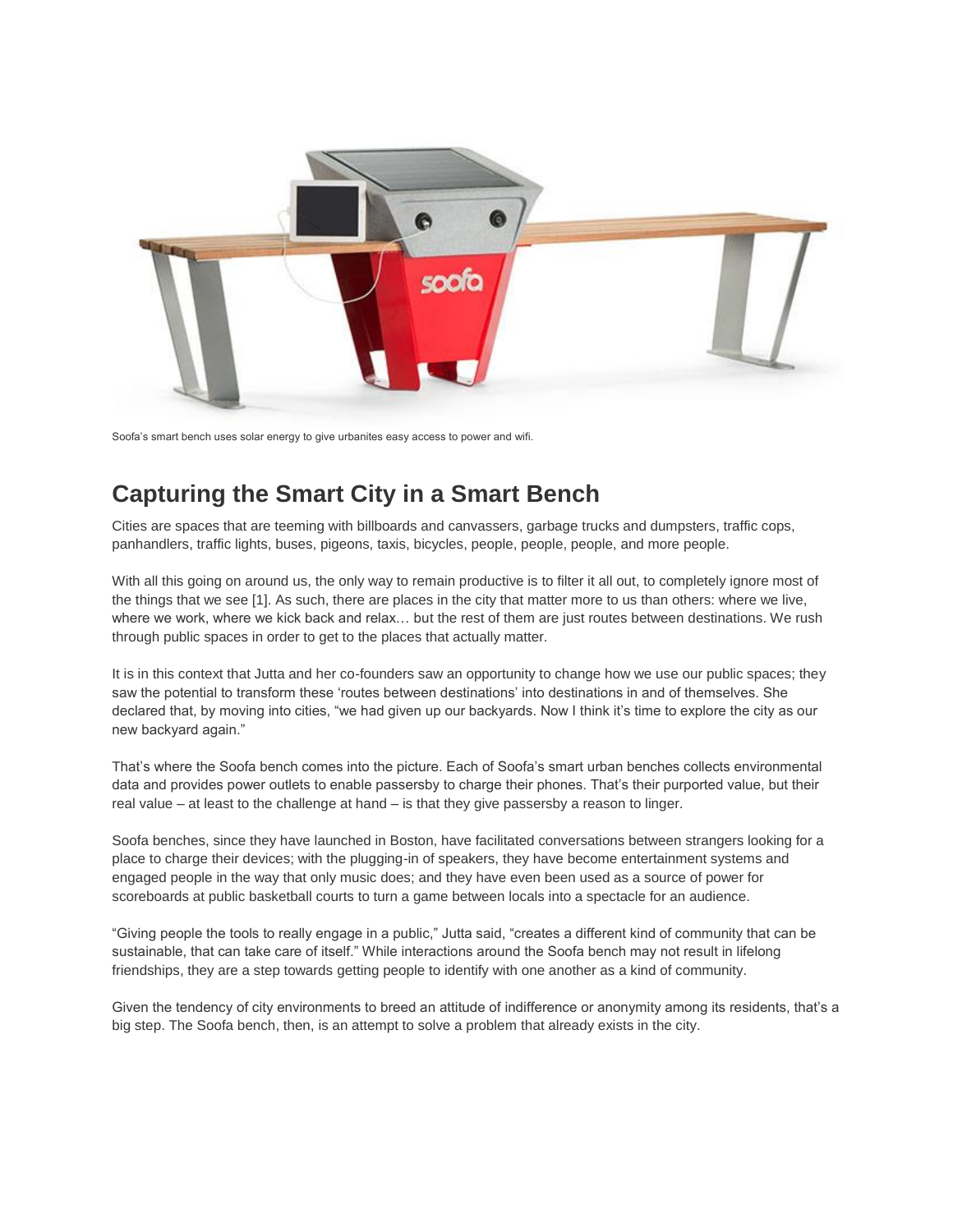

Bradley Cantrell co-authored Responsive Landscapes in 2016 to look into the role that technology might play in molding our landscapes.

# **Why are we still talking about "Smart Cities"?**

If we are moving away from the the idea of the "Smart City" as an end in itself and talking about it as a means towards a solution, why are we still talking about the "Smart City? What makes the "Smart City" so compelling?

The argument here is twofold. One: the technologies of today are flexible in a way that they haven't been before. Two, and this is crucial: that flexibility is nonetheless limited by a set of choices that we as a society have made in the past and will make in the near future.

To the first point, Jutta's description is eloquent: "Here you've got concrete blocks that don't move, and here you've got technology that just evolves so quickly. Maybe we can use tech to think about how to program the city in a more dynamic way." There is thus a quality inherent to the technologies of today that contrasts sharply with the "concrete blocks" of yesteryear. If a solution to a challenge isn't working, the effort needed to update code is far less than the effort needed to knock down a physical structure and start again from scratch. On top of that, a human doesn't necessarily need to be present to change the code; we are at a point where our technology can take in data, make a decision with little human input, and essentially tackle problems on its own.

Panelist Bradley Cantrell, Associate Professor of Landscape Architecture at the Harvard Graduate School of Design, follows this line of thought to its larger implication: "Technologies aren't static. They're constantly evolving. It's more important to react, in that sense, then try to come up with the ideal solution." In other words, instead of planning everything and launching the Smart City all at once, individual components can be tested and connected with one another at the moment when that connection makes the most sense. When new challenges arise or new technologies come into the picture, the flexible nature of technologies allow us – or it – to reassess and change course as necessary.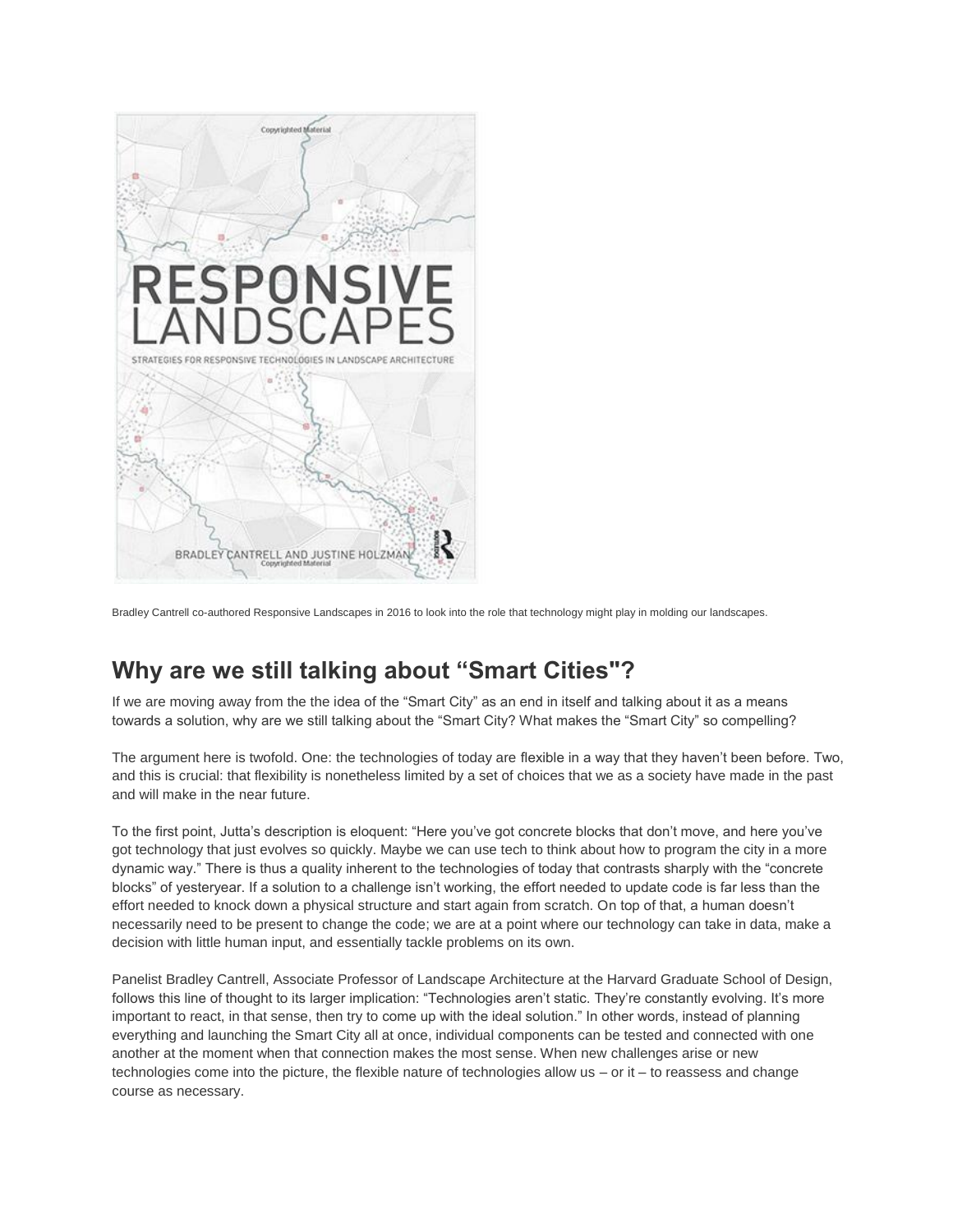But that flexibility only goes so far – and that brings me to my second point: there is a countervailing force to be taken into consideration. While technology is far easier to update and change than concrete blocks, so much goes into each decision to connect one thing with another, that as more and more "things" become connected, that flexibility diminishes. In other words, decisions behind how "things" are connected, who connects them, how that connection is accessed, why certain "things" are connected and others are not… all of these choices build off of one another, creating a version of the "Smart City" with very distinct characteristics that will be difficult to un-make.

In using smart city solutions to address today's urban challenges, we are thus simultaneously making what sociologist Paul Starr calls "architectural choices" [2] that will impact our ability to tackle tomorrow's problems – and therein lies the reason for the hubbub behind both the Smart City and the Internet of Things. "Architectural choices," after all, "are often politics by other means." [3] What is at stake is an entire approach to how we will solve urban challenges in the future. Today, we spend our time developing apps that promise to do just that. The debate for tomorrow is over what the "apps" of the smart city will look like.

As such, to say that the "Smart City" isn't a goal in and of itself is not to diminish its value but, rather, to recognize that, with each choice we make, with each smart solution that we test, we are building the groundwork from which future innovations will extend. While the sky may be the limit, it's important to consider which sky. In this way, each city is constructing the character it will have as it becomes progressively more aware.



At IBM Accessibility and Research, Nicola Palmarini utilizes new technology to increase accessibility for the elderly and those with disabilities.

# **How Values are Reflected in Technology**

The choices we make with regards to the "Smart City" are not simply questions about form. Embedded in each smart city innovation is a series of decisions that reflect our values as a society.

After all, discussions around what platform to use, where data should be stored, or who has access to that data aren't simply conversations about logistics. They are, instead, debates over issues of privacy, transparency, security, and as we go deeper – over values like fairness and equity.

Panelist Nicola Palmarini spoke about how these debates over otherwise abstract topics materialized, for him and his team at IBM, when he worked on creating technological solutions for Italian seniors living alone in Bolzano. The seniors who participated in the project enjoyed the sense of security that new technology afforded them; they could live independently knowing that, if something were to go wrong, someone would check in on them. However, while they valued that sense of independence, they wouldn't adopt any technology that they felt intruded into their private lives. Nicola explained what that meant for him and his team: "We were trying to hide all the technology we could… [so that we could] preserve a little of [their] privacy."

The solution that they finally designed did both: it gave the seniors a sense of security and independence while preserving their privacy. "Instead of cameras," Nicola explained, "we were able to [use carbon dioxide sensors to] detect if someone was alive or not." Such discussions guide designers away from the most direct solutions (i.e.,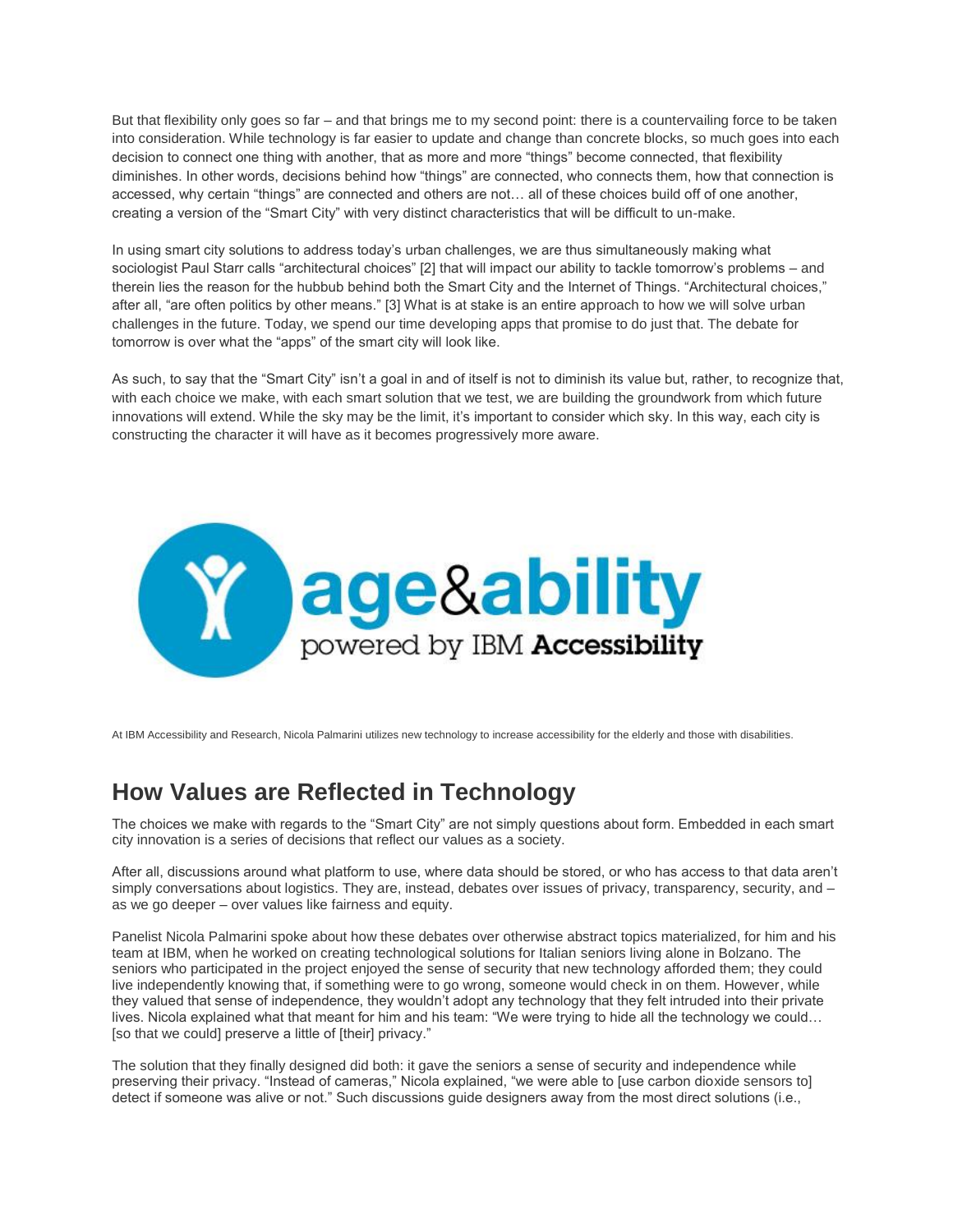cameras) and towards other creative solutions that better align with people's values.

### **Beyond the Human Experience**

But whose values? Or, as Panelist Bradley Cantrell might say, what's?

Bradley raised a question that shakes the foundations of so-called "human-centered" design: how central should the human experience be to the design and running of smart cities? "Everyone is talking about people as the center of [the Smart City]. In some sense, a lot of the work we're doing decenters humanity from the equation. Humanity's just one actor in a whole set of other things."

For instance, if cities get to a point where they can manage themselves, shouldn't a city's relationship with the surrounding environment also come into play? And what is more efficient for the human denizens of a city may not be what is best for the surrounding habitat. There is, in essence, a negotiation of values – not just human values and how people fit into cities, but also the city's values, and how the city fits on the planet.

That said, Bradley doesn't see these negotiations as a wedge that will drive us apart. "There's an idea that all of these technologies can bring us closer to other species and other habitats…. It's about letting those boundaries be a little closer."

# THE MAYOR'S OFFICE OF NEW URBAN **MECHANICS**

Kris Carter works with his team at New Urban Mechanics to put Boston at the cutting edge of civic innovation.

# **Negotiating Values**

But Bradley will have to compete with a myriad of other visions. Even without taking into account how a city can act to benefit a river or a neighboring forest, there are already disagreements among human actors over their values as a society.

Take, for example, debates over access: Is equitable access to smart city solutions so highly valued that it should be treated as a public good and therefore managed and distributed by the government (like utilities, the mailing service, and transportation systems sometimes are)? Or is the entrepreneurial spirit the driving force here, and innovations should therefore be protected and sold as such (ala patents and copyrights)?

As these debates and others like them rage on in panel discussions, blogs, and other forms of media, it is also playing itself out in the marketplace. After all, some smart city products succeed whereas others falter.

Panelist Kris Carter (Co-Chair, Mayor's Office of New Urban Mechanics at the City of Boston), for instance, spoke of his capacity as a government official to partner with different startups in order to create innovative smart city solutions.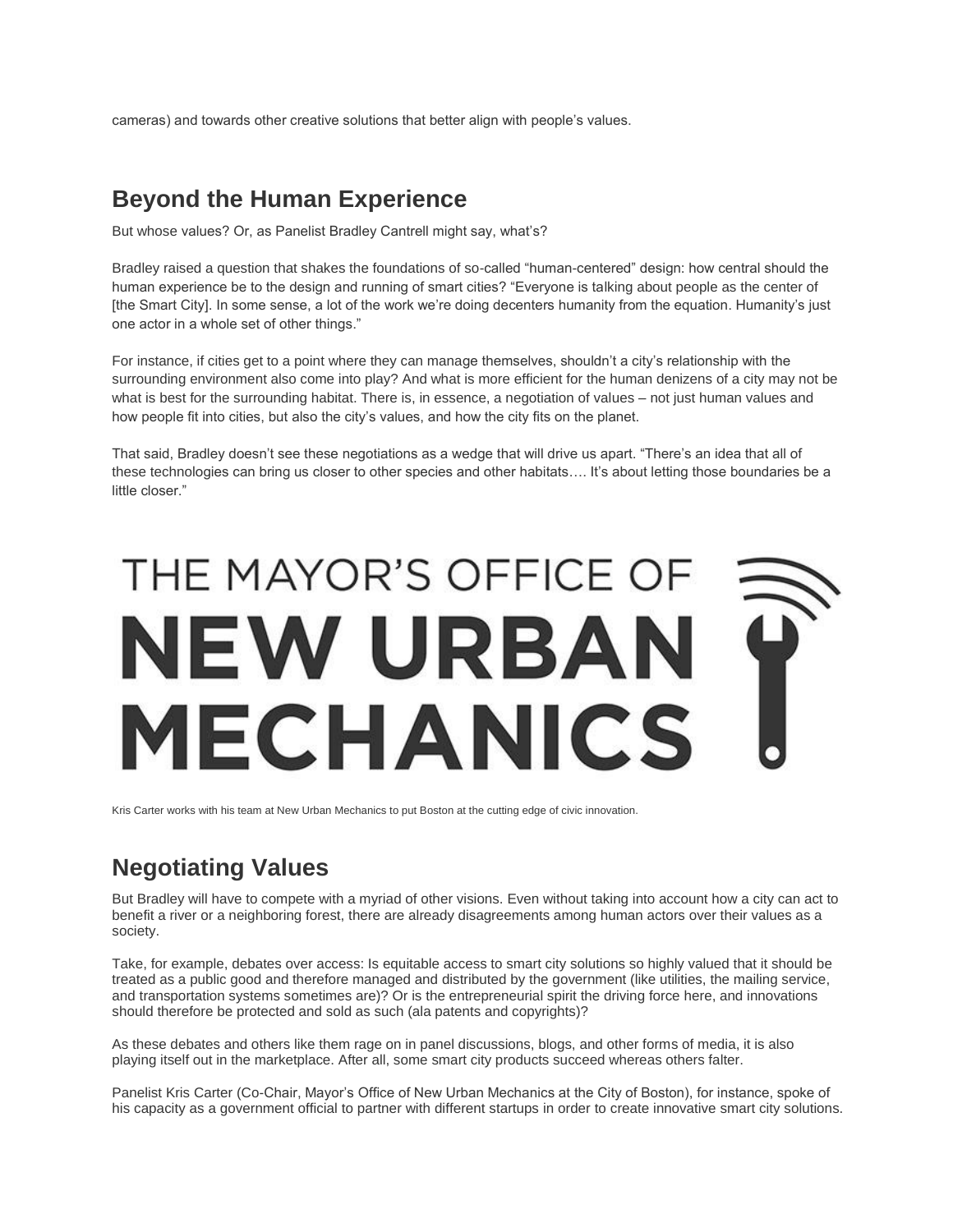"We are constantly pushing, whenever we work with a company or partner, to make that data open," he explained. "That's sorta fundamental to who we are." Given this value for public access to data, Kris concluded with an example of what happened once when a potential startup partner offered the city a valuable service – but in return, they would be asked to make their data unavailable to the public: "We had to walk away from the project."

This conflict is ongoing and never clear-cut. Kris used another example to discuss the intricacies of such decisions: "You have to weigh – what's more important? Redesigning the streets for pedestrians or [a real estate company] seeing the public data and jacking up the rates because of it? Sometimes you gotta trade off to get your worth."

Bradley Cantrell, however, exhibited some optimism when he pointed out the potential of Smart City technology to help us work through these conflicts of values: "With values, I think they evolve. They meet a set of necessities we have as a society. And so this idea that technology is... flexible enough to take on a range of values is the key."

## **"It's just about change."**

If our architectural choices are dependent on our values as a society, then we shift once more away from the technology and the capabilities of the "Smart City" and back to those (human and non-human actors) who must engage with cities – to their problems and their values. By focusing on the experiences of urban actors, and by thinking about the Smart City not as an end in itself but a means of solving problems, we arrive at an entry point through which we can improve upon the experience of urban life: piece by piece.

Through this piecemeal method of urban innovation, the technology eventually gains a life of its own that is far larger than the sum of our problems. When enough objects are connected, and a city becomes "smarter," all those little decisions we've made that reflect our values will manifest in the larger "personality" of the city.

In the meantime, Bradley sums everything up nicely: "Rather than thinking that everything can be thought out beforehand, many of these technologies gives us a way to act, to monitor, to confirm. These small apps allow us to iterate. It's not about large-scale change. It's just about change."